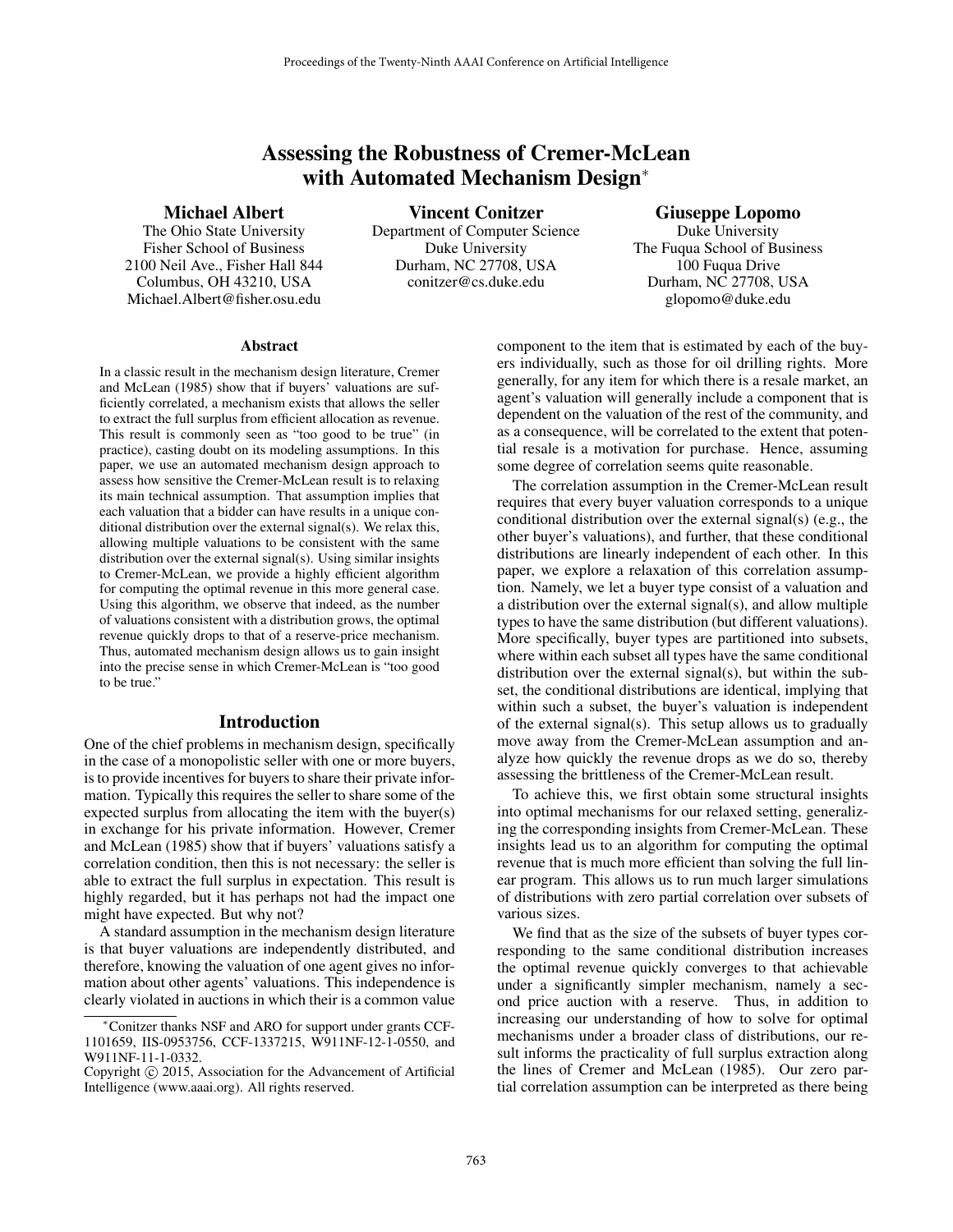some degree of uncertainty about the buyer's beliefs conditional on his valuation, as seems likely to be the case in practice. Therefore, our result that the revenue from the optimal mechanism quickly converges to that of simple mechanisms helps explain why the Cremer-McLean mechanism is rarely, if ever, implemented. As such, our result contributes to the literature on the optimality of simple, robust mechanisms (Hartline and Roughgarden 1998; Lopomo 1998; Ronen and Saberi 2002). Methodologically, our work also fits within the framework of *automated mechanism design* (Conitzer and Sandholm 2002; 2004), and more specifically the use thereof to build intuition for classical results in mechanism design (Guo and Conitzer 2010; Likhodedov and Sandholm 2005).

## Full Surplus Extraction with Correlation (Review of Cremer and McLean (1985))

In Cremer and McLean (1985), the optimal mechanism for the general case where a single monopolistic seller is selling a quantity  $x$  of a good to some number of buyers  $n$  is shown to extract the full surplus as revenue, in expectation. For the sake of clarity and exposition, in this paper, we restrict our attention to a simplified setting where the seller has a single indivisible good that the seller values at zero, there is a single buyer, and there is an external signal (which, in this case, does not correspond to another buyer's valuation—but this will work just as well for Cremer-McLean) that is correlated with the buyer's valuation. Our analysis can be naturally extended to the case of more than one buyer.

The (risk-neutral) buyer has a valuation for the object drawn from a discrete set of types denoted by the set  $V =$  $\{v_1, v_2, \ldots, v_{|V|}\} \subset [0, \overline{v}]$  where  $v_i < v_{i+1}$  for all i. The buyer's type, which may include information in addition to his valuation, is denoted by  $\theta \in \Theta = \{1, 2, \dots, |\Theta|\}$ , where  $v(\theta)$  denotes the valuation associated with this type.

In addition to the buyer, there is a discrete external signal  $\omega \in \Omega = \{1, 2, \ldots, |\Omega| \}$  where  $|\Omega| \geq |V|$ . The buyer's type may be correlated with the external signal, with the joint distribution over  $\theta$  and  $\omega$  given by  $\pi(\theta, \omega)$ . Hence, for our purposes, a type  $\theta$  for a buyer consists of a valuation  $v(\theta)$ as well as a conditional distribution over the external signal,  $\pi(\omega|\theta)$ . It is assumed that the buyer and the seller possess a common prior.

A (direct-revelation) mechanism is defined by the probability that the seller will allocate the item to the buyer,  $q(\hat{\theta}, \omega)$ , and a monetary transfer from the buyer to the seller,  $m(\hat{\theta}, \omega)$ , for every buyer-reported outcome  $\hat{\theta} \in \Theta$  and observed  $\omega \in \Omega$ . The mechanism is permitted to require a payment from the buyer to the seller whether or not the bidder is allocated the item, though we do require individual rationality, i.e., the buyer should in expectation receive non-negative utility for any type.

**Definition 1 (Buyer's Utility).** *Given true type*  $\theta \in \Theta$  *and reported type*  $\hat{\theta} \in \Theta$ *, the buyer's expected utility under mechanism* (q, m) *is:*

$$
U(\theta, \hat{\theta}) = \sum_{\omega} (v(\theta)q(\hat{\theta}, \omega) - m(\hat{\theta}, \omega))\pi(\omega|\theta)
$$
 (1)

In the case of full information, the seller observes the buyer's type and chooses a mechanism such that  $q(\theta, \omega) = 1$ and  $m(\theta, \omega) = v(\theta)$  for all  $\theta \in \Theta$  and  $\omega \in \Omega$ . This ensures that the seller's revenue is optimal; he is able to extract all surplus from the buyer. Hence, the seller's expected revenue under full information is  $\sum_{\theta,\omega} v(\theta) \pi(\theta,\omega)$ .

In the case of incomplete information, the seller is only able to directly observe the realization of the outside signal  $\omega$ , so he must induce the agent to report his private information. The seller can use the following linear program to find an optimal (revenue-maximizing) mechanism:

Definition 2 (The Optimal Mechanism Under Incomplete Information). *Optimal mechanisms under incomplete information correspond to optimal solutions to the following linear program:*

$$
\max_{q(\theta,\omega),m(\theta,\omega)} \sum_{\theta,\omega} m(\theta,\omega) \ \pi(\theta,\omega) \tag{2}
$$

*subject to*

 $U(\theta, \theta) \ge 0$   $\forall \theta \in \Theta$  (3)

$$
U(\theta, \theta) \ge U(\theta, \hat{\theta}) \qquad \forall \theta \in \Theta, \hat{\theta} \in \Theta \tag{4}
$$

$$
0 \le q(\theta, \omega) \le 1 \qquad \forall \theta \in \Theta, \omega \in \Omega. \tag{5}
$$

An optimal solution to the program in Definition 2 is guaranteed to maximize the expected revenue of the seller. However, in general, it will not generate revenue equivalent to the case of full information; the seller will have to share some of the surplus with the buyer. Cremer and McLean (1985) impose the following additional assumption:

**Assumption 1.** *For all*  $\theta \in \Theta$ *, let*  $\Gamma$  *be the following matrix whose rows are indexed by the* |Ω| *elements of* Ω*, and whose columns are indexed by the* |Θ| *elements of* Θ*:*

$$
\mathbf{\Gamma} = \begin{bmatrix} \pi(1|1) & \cdots & \pi(|\Omega||1) \\ \vdots & \ddots & \vdots \\ \pi(1||\Theta|) & \cdots & \pi(|\Omega|||\Theta|) \end{bmatrix}
$$
(6)

Γ *has rank* |Θ|*.*

Assumption 1 does not require that the correlations have any structure or magnitude other than full rank. Under this assumption, they show that the expected revenue from the program in Definition 2 and the case of full information are identical, i.e., the seller can extract the full surplus.

Theorem 1 (Cremer and McLean (1985)). *Under Assumption 1, there exists a solution to the program in Definition 2 with an objective value of:*

$$
\sum_{\theta,\omega} \pi(\theta,\omega)m(\theta,\omega) = \sum_{\theta,\omega} \pi(\theta,\omega)v(\theta)
$$
 (7)

A proof of Theorem 1 can be found in Cremer and McLean (1985) or Krishna (2009). Intuitively, what allows the seller to extract so much surplus is her ability to severely punish the buyer for not reporting his value truthfully, by providing a payoff that is dependent on the realization of the external signal. Thanks to Assumption 1, the seller is able to construct such payoffs in a way that incentivizes the buyer both to report his true type and to pay his reported valuation for the item in expectation. The techniques we use below will make it clearer why Assumption 1 allows this.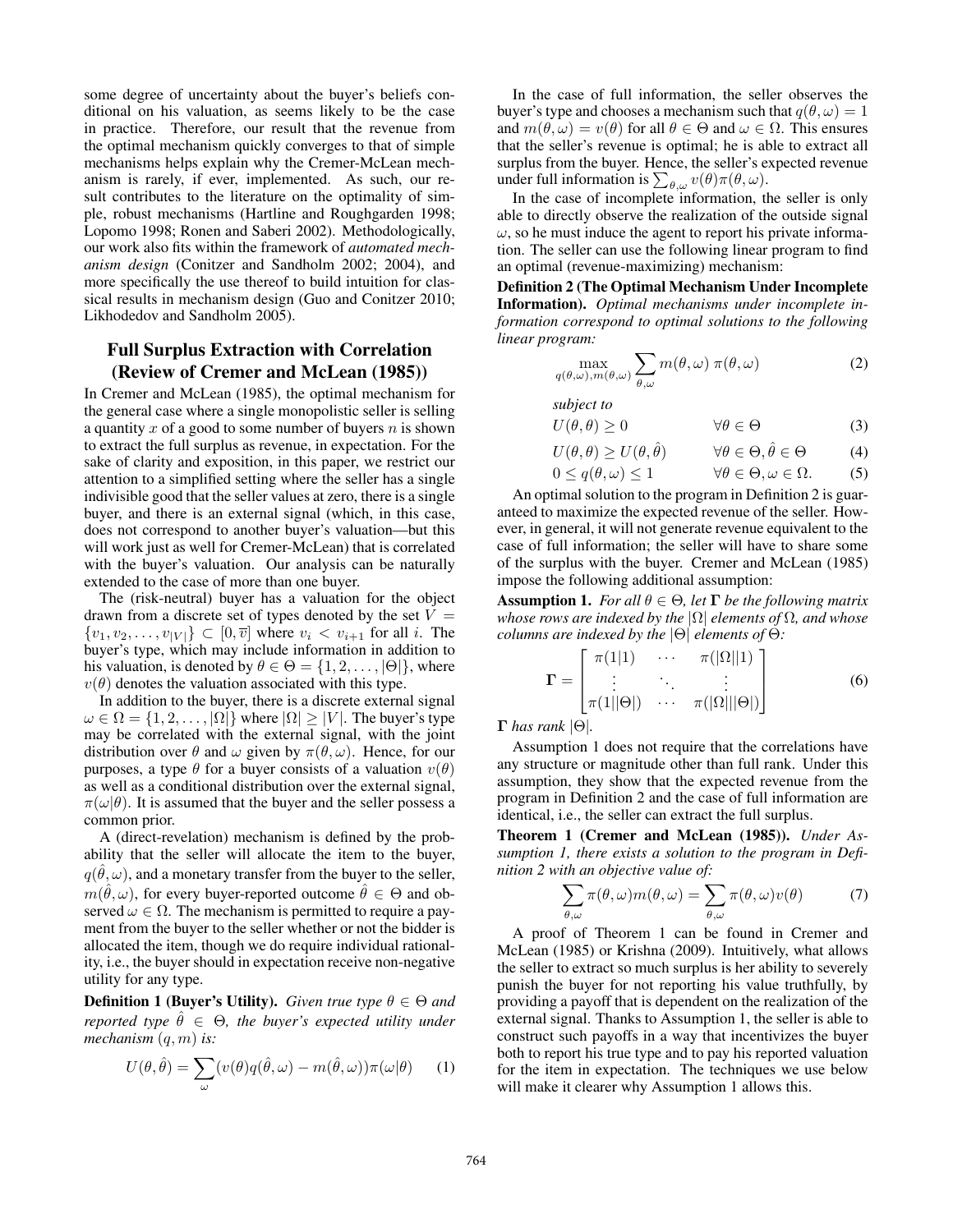

Linearly Independent Conditional Distributions – π<sub>i</sub>(ω)

Figure 1: Each dot represents one discrete buyer type. On the horizontal axis is the space of conditional distributions over the external signal (collapsed to one dimension). Assumption 1 implies that no two buyer types are aligned vertically.



Linearly Independent Conditional Distributions – π<sub>i</sub>(ω)

Figure 2: Each conditional distribution over the external signal is associated with more than one buyer valuation. Assumption 1 is not satisfied because vertically aligned types have linearly dependent (in fact, identical) conditional distributions.

#### Relaxing Assumption 1

Assumption 1, while being satisfied by a "random" distribution with probability one, in practice adds significant fragility to the Cremer-McLean mechanism. The mechanism relies on a very precise specification of the joint distribution over buyer types and external states, being able to associate with each buyer type a unique conditional distribution over the external signal. In practice, it will be hard to estimate this distribution so precisely. In particular, the buyer may well perceive the conditional distribution over the external signal to be slightly different.

Figure 1 illustrates the crucial feature of Assumption 1 that there are no two types with the same conditional distribution over the external signal but with different valuations. In contrast, we allow that there exists a range of possible conditional distributions for each unique buyer valuation. We also allow for the possibility that these distributions overlap, i.e., a conditional distribution may not uniquely identify the buyer valuation, breaking Assumption 1. This is illustrated in Figure 2, where valuations are consistent with multiple conditional distributions, and vice versa. Formally,

we let the type space be partitioned as  $\Theta = \bigcup_{i=1}^k X_i$  (where  $X_i \cap X_j = \emptyset$  when  $i \neq j$ , such that  $\theta$  and  $\theta$ <sup>'</sup> lead to the same conditional distribution over  $\Omega$  if and only if they are in the same  $X_i$ . We do hold on to part of Assumption 1, in that we assume that the distinct distributions corresponding to different  $X_i$  are linearly independent.

**Assumption 2.** Define  $\pi_i(\omega) = \pi(\omega|\theta)$  for any  $\theta \in X_i$ .  ${\lbrace \pi_1, \ldots, \pi_k \rbrace}$  are linearly independent.

### A More Efficient Algorithm

Again, whether or not Assumptions 1 and/or 2 are satisfied, solving the linear program in Definition 2 will give an optimal mechanism for the seller. However, solving the LP in a straightforward way does not scale to large instances of the problem. E.g., the algorithm by Karmarkar (1984) gives a runtime bound of  $O((|\Theta||\Omega|)^{3.5}L)$ , where L is the length of the encoding. This still significantly limits what we can do, particularly when the external signal is multidimensional (for example, predicting multiple other valuations). In this section, we develop a significantly more efficient algorithm for finding the optimal revenue in our setting. To do so, we must first define some useful concepts. First, we define a reserve price mechanism on a restricted subset of the types.

Definition 3 (Reserve Price Mechanism). *A mechanism* (q, m) *is a* reserve price mechanism *when restricted to subset of types*  $\Theta' \subseteq \Theta$  *if the following holds. There exists some*  $\theta^* \in \Theta'$  *such that for all*  $\omega \in \Omega$ , (1) for all  $\theta \in \Theta'$ with  $v(\theta) \ge v(\theta^*)$ ,  $q(\theta, \omega) = 1$  and  $m(\theta, \omega) = v(\theta^*)$ , and *(2) for all*  $\theta \in \Theta'$  *with*  $v(\theta) < v(\theta^*)$ ,  $q(\theta,\omega) = 0$  *and*  $m(\theta,\omega) = 0$ . Note that this mechanism is optimal among *such mechanisms if and only if*

$$
\theta^* \in \arg\max_{\theta^* \in \Theta'} \sum_{\theta,\omega} \pi(\theta,\omega) v(\theta^*) \mathbb{1}_{\{v(\theta) \ge v(\theta^*)\}}.
$$
 (8)

Next, we recall the definition of a proper scoring rule, of which we will make use in what follows. Informally, a proper scoring rule rewards a forecaster in a way that makes it optimal for him to reveal his true subjective distribution.

**Definition 4 (Proper Scoring Rule).** *Let*  $\Omega = \{1, \ldots, |\Omega|\}$ *be a sample space consisting of a finite number of mutually exclusive events and let*  $P = \{ \mathbf{p} = (p_1, \ldots, p_{|\Omega|}) :$  $p_1, \ldots, p_{|\Omega|} \geq 0, p_1 + \ldots + p_{|\Omega|} = 1$ } *be the set of probability distributions over* Ω*. Then a* scoring rule *is a set of*  $|\Omega|$  *functions*  $H(\cdot, \omega) : P \to \mathbb{R}$  *for*  $\omega \in \Omega$ . A proper *scoring rule is one such that for all*  $\mathbf{p} = (p_1, \ldots, p_{|\Omega|})$  *and*  ${\bf p}' = (p'_1, \ldots, p'_{|\Omega|})$ *:* 

$$
\sum_{\omega \in \Omega} p_{\omega} H(\mathbf{p}, \omega) \ge \sum_{\omega \in \Omega} p_{\omega} H(\mathbf{p}', \omega) \tag{9}
$$

*A* strictly *proper scoring rule is one such that Equation 9 is only satisfied with equality when*  $p' = p$ .

Proper scoring rules have been elegantly characterized:

Theorem 2 (Gneiting and Raftery (2007)). *A scoring rule is proper if and only if there exists a convex function* G :  $P \rightarrow \mathbb{R}$  *such that* 

$$
H(\mathbf{p}, \omega) = G(\mathbf{p}) - \sum_{\omega' \in \Omega} p_{\omega'} G'_{\omega'}(\mathbf{p}) + G'_{\omega}(\mathbf{p}) \qquad (10)
$$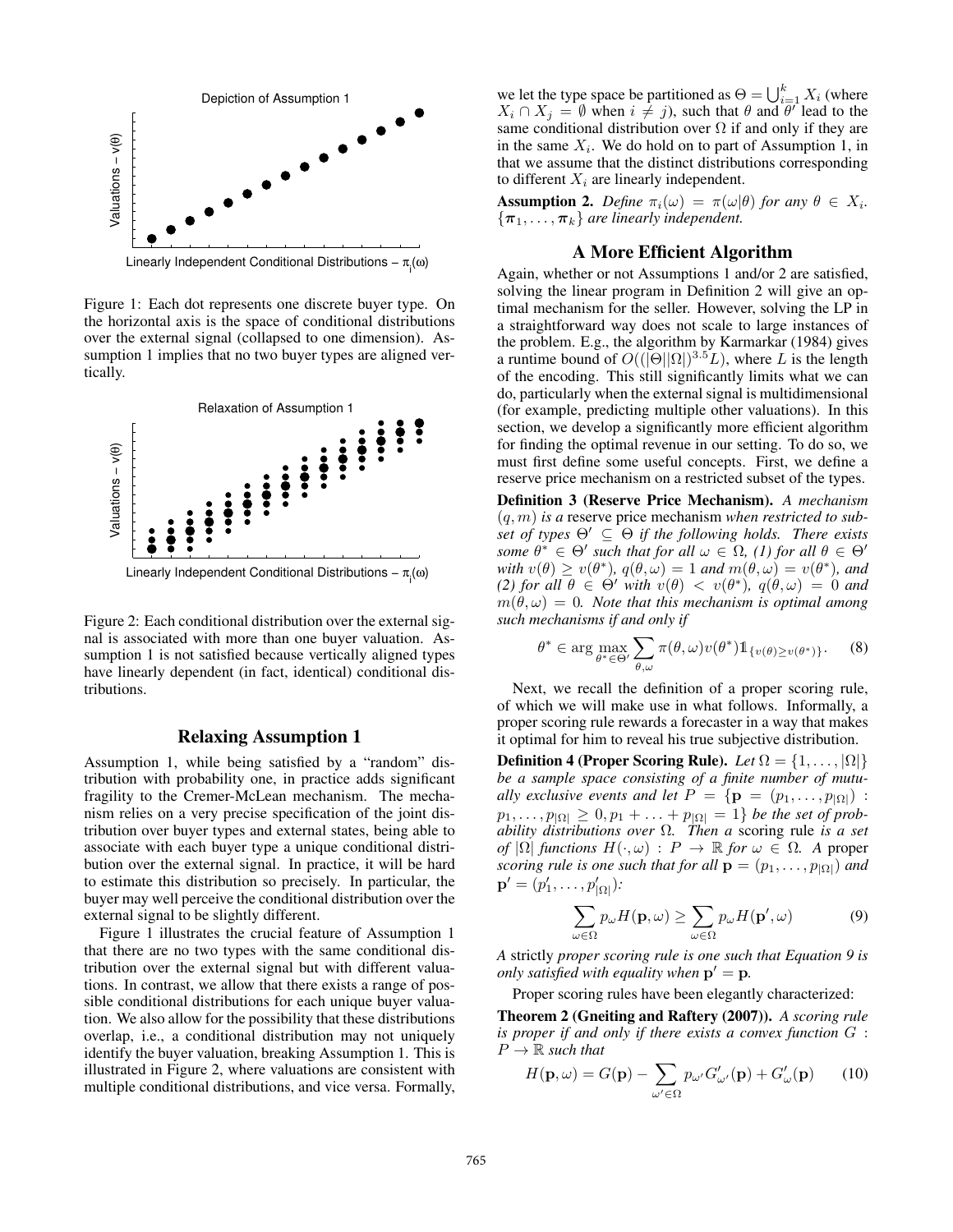where  $G'_{\omega}(\mathbf{p})$  is the  $\omega$ th component of the subgradient of  $G$ . H *is strictly proper if and only if* G *is convex. Note that*  $\sum_{\omega \in \Omega} p_{\omega} H(\mathbf{p}, \omega) = G(\mathbf{p})$ —that is, G gives the expected *reward for truthful reporting.*

We are now in a position to define our mechanism. Intuitively, we first obtain the optimal reserve price mechanism for each  $X_i$ , and subsequently add a strictly proper scoring rule—one that gives an expected value of 0 for truthfully reporting any of the  $\pi_i$ —to remove the incentive to misreport into a different  $X_i$ . The formal description follows. That this mechanism is well defined (under Assumption 2) will be shown in the subsequent theorem.

**Definition 5.** Let  $q_i$  and  $m_i$  be defined for any  $i$  ( $1 \leq i \leq k$ ),  $\mathit{such that for} \ \omega \in \Omega \ and \ \theta \in X_i, \ q_i(\theta,\omega) \ and \ m_i(\theta,\omega) \ are$ *equivalent to the optimal reserve price mechanism for the*  $subsets$  of type in  $X_i$ . (Note that  $(q_i, m_i)$  as a whole may fail *to be incentive compatible, because an agent may misreport* to a different  $X_i$ .) Then, define the following strictly convex *function:*

$$
G^*(\mathbf{p}) = \sum_{\omega \in \Omega} (p_{\omega}^2 - a_{\omega} p_{\omega})
$$
 (11)

*where the*  $a_i$  *are given by any solution to the following:* 

$$
\begin{bmatrix} \pi_1(1) & \dots & \pi_1(|\Omega|) \\ \vdots & \ddots & \vdots \\ \pi_k(1) & \dots & \pi_k(|\Omega|) \end{bmatrix} \begin{bmatrix} a_1 \\ \vdots \\ a_{|\Omega|} \end{bmatrix} = \begin{bmatrix} \sum_{\omega} (\pi_1(\omega))^2 \\ \vdots \\ \sum_{\omega} (\pi_k(\omega))^2 \end{bmatrix}
$$
(12)

*Then, define a strictly proper scoring rule* H<sup>∗</sup> *using* G<sup>∗</sup> *as in Equation 10, and let*

$$
\kappa = \min_{j \neq l, j, l \in \{1, \dots, k\}} |\sum_{\omega} \pi_l(\omega) H^*(\pi_j, \omega)|
$$

*be the minimum loss from misreporting the distribution. Let*  $K = \overline{v}/\kappa$ , let  $G(\mathbf{p}) = KG^*(\mathbf{p})$ , and define H as in Equa*tion 10 using G. Let*  $m^*(\theta, \omega) = -H(\pi_i, \omega)$  *for*  $\theta \in X_i$ *.* 

*Finally, for*  $\theta \in X_i$  *and*  $\omega \in \Omega$ *, our mechanism is defined*  $as \ q(\theta, \omega) = q_i(\theta, \omega)$  *and*  $m(\theta, \omega) = m^*(\theta, \omega) + m_i(\theta, \omega)$ .

Theorem 3. *If Assumption 2 holds, then the mechanism in Definition 5 is well defined and constitutes an optimal solution to the linear program in Definition 2.*

*Proof.* We first show that the mechanism is well defined and that the scoring rules are proper. First, note that  $G^*$  as given by Equation 11 is strictly convex. Since  $\pi_1, \ldots, \pi_k$  are linearly independent by Assumption 2, Equation 12 has at least one solution. Also by Equation 12, for all  $i \in \{1, \ldots, k\}$ , we have

$$
G^*(\boldsymbol{\pi}_i) = \sum_{\omega \in \Omega} (\pi_i(\omega))^2 - a_{\omega} \pi_i(\omega)) = 0
$$

Because  $G^*$  is strictly convex, by Theorem 2,  $H^*$  is strictly proper, so  $\sum_{\omega} \pi_l(\omega) H(\pi_j, \omega) < 0$  for all  $l \neq j$ , implying  $\kappa > 0$ . Therefore, K is well defined and positive. Since  $K > 0$ , G is strictly convex, implying that H is also a strictly proper scoring rule with expected value 0 for truthfully reporting one of the  $\pi_i$ .

We next show that the mechanism satisfies individual rationality and incentive compatibility. Let the buyer's true type be  $\theta \in X_i$  and his reported type by  $\hat{\theta} \in X_i$ . By Equation 1,

$$
U(\theta, \hat{\theta}) = \sum_{\omega} (v(\theta)q_j(\hat{\theta}, \omega) - m_j(\hat{\theta}, \omega) - m^*(\hat{\theta}, \omega))\pi(\omega|\theta),
$$

and if we define

$$
U'(\theta, \hat{\theta}) = \sum_{\omega} (v(\theta)q_i(\hat{\theta}, \omega) - m_i(\hat{\theta}, \omega))\pi(\omega|\theta),
$$

then  $U(\theta, \hat{\theta}) = U'(\theta, \hat{\theta}) + \sum_\omega \pi(\omega | \theta) H(\bm{\pi}_j, \omega).$  If the buyer reports truthfully  $(\hat{\theta} = \theta)$ , then  $U(\theta, \theta) = U'(\theta, \theta)$  because  $H$  gives expected value 0 for truthfully reporting one of the  $\pi_i$ . Since  $\tilde{U}'(\theta, \theta)$  is just the utility of a buyer facing a reserve price, Equation 3, the individual rationality constraint in the program in Definition 2, is satisfied.

We now move on to incentive compatibility. Suppose  $\theta \neq \hat{\theta}$ ; then, there are two possibilities. First, assume that  $\hat{\theta} \in X_i$  as well. Then,  $U(\theta, \hat{\theta}) = U'(\theta, \hat{\theta})$ .  $U'(\theta, \hat{\theta})$  is the utility for a buyer under a reserve price mechanism, so Equation 4, the incentive compatibility constraint in the program in Definition 2, is satisfied, since reserve price mechanisms satisfy incentive compatibility. Second, assume that  $\hat{\theta} \in X_i$ with  $j \neq i$ . Because U' consists of reserve price mechanisms, the maximum that a buyer can hope to profit under U' from misreporting his true type is  $\overline{v}$ . So,

$$
U(\theta, \hat{\theta}) = U'(\theta, \hat{\theta}) + \sum_{\omega} \pi(\omega|\theta) H(\pi_j, \omega)
$$
  
\n
$$
\leq U'(\theta, \theta) + \overline{v} + \sum_{\omega} \pi(\omega|\theta) H(\pi_j, \omega)
$$
  
\n
$$
\leq U'(\theta, \theta) + \overline{v} + (\overline{v}/\kappa) \sum_{\omega} \pi(\omega|\theta) H^*(\pi_j, \omega)
$$
  
\n
$$
\leq U'(\theta, \theta) = U(\theta, \theta)
$$

by the definition of  $\kappa$ . Therefore, the incentive constraint defined by Equation 4 is satisfied.

We have thus shown that our mechanism constitutes a feasible solution to the program in Definition 2. All that remains to show is that it is optimal. The objective value of our mechanism (Equation 2) is:

$$
\sum_{\theta,\omega} m(\theta,\omega)\pi(\theta,\omega) = \sum_{\theta,\omega} (m'(\theta,\omega) + m^*(\theta,\omega))\pi(\theta,\omega)
$$

$$
= \sum_{\theta,\omega} m'(\theta,\omega)\pi(\theta,\omega) + \sum_{\theta} \pi(\theta) \sum_{\omega} m^*(\theta,\omega)\pi(\omega|\theta)
$$

$$
= \sum_{\theta,\omega} m'(\theta,\omega)\pi(\theta,\omega) \tag{13}
$$

where the last equality follows from the fact that  $H$  gives expected value 0 for truthfully reporting one of the  $\pi_i$ . Therefore, the expected revenue of our mechanism is a weighted combination of the expected revenues of a set of optimal reserve price mechanisms, one for each  $X_i$ . More precisely, conditional on the buyer's true type being in  $X_i$ , the expected revenue of our mechanism is that of the optimal reserve price mechanism for the conditional distribution on the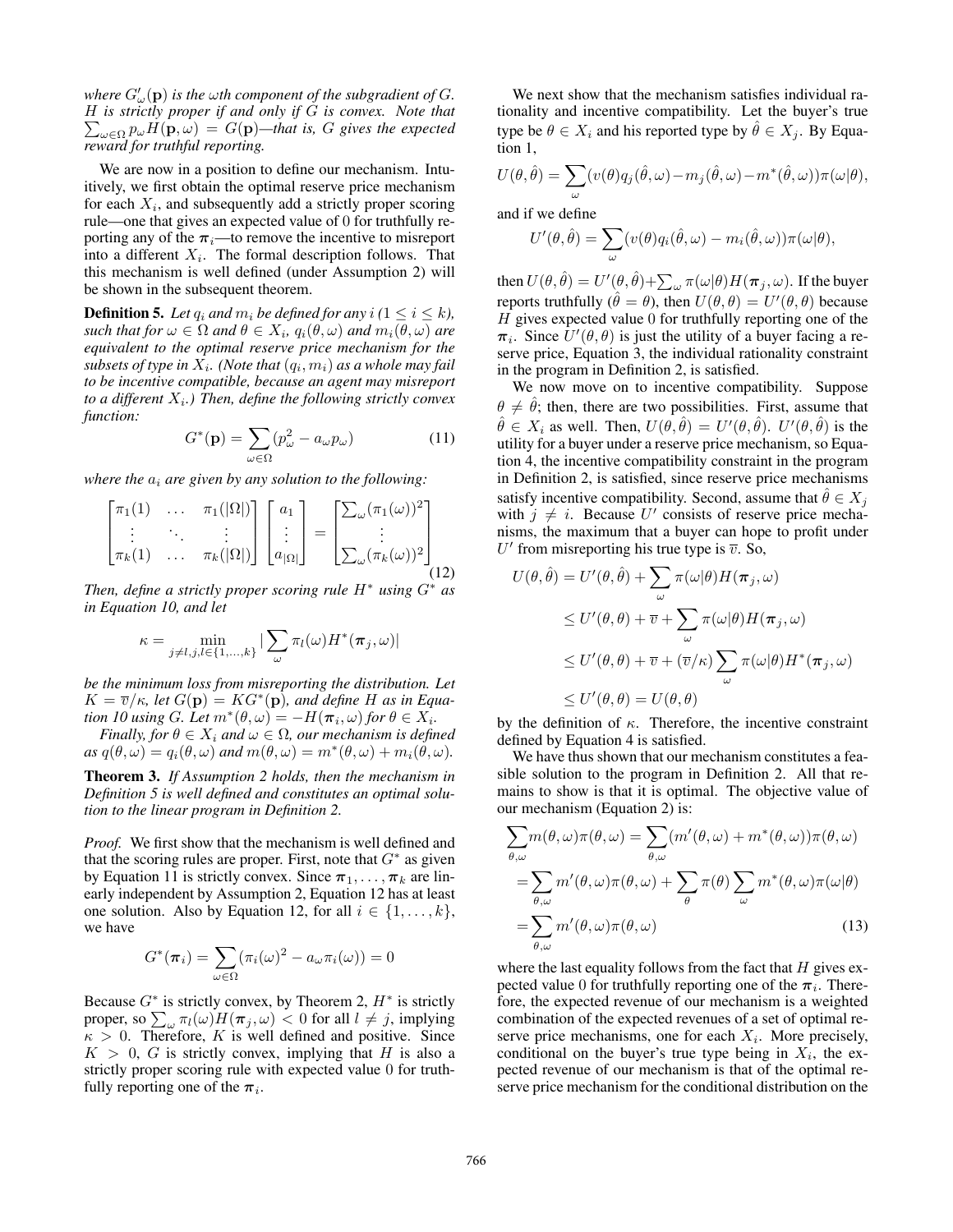valuations in  $X_i$ . However, this is the maximum revenue the seller could hope for, even if she directly observed  $X_i$ . This is because an optimal reserve price mechanism is revenue optimal for a single buyer whose valuation is independent of all observable signals (Myerson 1991). It follows that our mechanism maximizes expected revenue.  $\Box$ 

It is worth pointing out that Cremer-McLean follows as the special case where  $|X_i| = 1$  for all i. In this case, of course, the reserve price for  $X_i$  will be set to the unique valuation in  $X_i$ .

Definition 5 corresponds straightforwardly to an algorithm for computing its mechanism.

Theorem 4 (Runtime). *Under Assumption 2, the algorithm corresponding to Definition 5 can be used to find an optimal mechanism in*  $O(|\Omega|^2 k)$  *steps.* 

*Proof.* The most computationally intensive step of the algorithm is computing the coefficients of  $G^*$  using Equation 12, which can be done in at most  $O(|\Omega|^2 k)$  steps using QR decomposition. □

However, the precise solution to Equation 12 does not affect the optimal revenue. Hence, if we are only interested in computing the optimal revenue (without explicitly finding a mechanism that attains this revenue), then we only need to compute the optimal reserve price mechanisms. This is indeed the situation in which we find ourselves, with our goal of assessing how quickly the optimal revenue drops off as we relax Assumption 1 from Cremer-McLean.

Theorem 5 (Runtime, optimal revenue only). *Under Assumption 2, the optimal objective value of the program in Definition 2 can be calculated in*  $O(|\Omega||\Theta|)$  *steps by computing each*  $m_i$  *as in Definition 5 for*  $i \leq i \leq k$ *.* 

*Proof.* From Equation 13, it follows that the optimal objective value of the program in Definition 2 can be calculated using just the values of  $m_i$ , where each  $m_i$  is calculated separately for each  $X_i$  ( $i \in \{1, \ldots, k\}$ ). The most computationally intensive step is calculating the conditional distributions,  $\pi_i$ , to determine the subsets  $X_i$ , and the marginal distribution over types,  $\pi(\theta)$ ; these can be computed in  $O(|\Omega||\Theta|)$  steps.

Then we can calculate the revenue and reserve price for the optimal reserve price mechanism in  $O(|X_i|)$  steps for each  $X_i$ . To see this, start with  $\theta_{\text{max}} \in X_i$  such that  $v(\theta_{\text{max}}) \geq v(\theta)$  for all  $\theta \in X_i$ . Then, if we set  $v(\theta_{\text{max}})$ as the reserve price and  $\pi_{\text{max}} = \pi(\theta)$ , then the revenue is  $\pi_{\text{max}}v(\theta_{\text{max}})$ . Record this value, type, and  $\pi_{\text{max}}$ , and then repeat the same procedure with the next highest type, i.e.,  $\theta_{\max} \in X_i' = X_i \setminus {\theta_{\max}}$ , and set  $\pi_{\max}' = \pi_{\max} + \pi(\theta_{\max}')$ . Repeat until  $X'_i = \emptyset$ . The maximum value realized across all types is the revenue for an optimal reserve price mechanism under  $X_i$ , requiring  $O(|X_i|)$  steps to calculate. The revenue from the mechanism as a whole is just the sum of the revenues of the individual optimal reserve price mechanisms. If we do this for every  $X_i$ , it takes  $O(\sum_i |X_i|) = O(|\Theta|)$ steps. Therefore, the revenue from the optimal mechanism can be calculated in  $O(|\Omega||\Theta|)$  steps. □



Figure 3: Runtimes of the various algorithms. This demonstrates the scaling in buyer types of or our algorithms compared to the naive method, so there is no distributional overlap (i.e.,  $|\Theta| = |\Omega| = k$ , or Assumption 1 holds). Distributions and valuations are randomly generated 20 times for each point and runtimes are averaged. Note the logarithmic scale for runtime.<sup>1</sup>

### Experimental Results

To explore the effects of relaxing Assumption 1, we simulate increasing amounts of overlap in conditional distributions, along the lines of Figure 2. We perform simulations using problem instances generated under two conditions, one where the instances are deterministically specified and one where they are randomly generated.

For the deterministically specified problem instance, we create a base set of conditional distributions,  $\pi_i$ , indexed by  $i \in \{1, \ldots, |V|\}$ , implying  $k = |V|$ . First, we define  $\pi'_i$ , a linear function of  $\omega \in \Omega = \{1, \ldots, |\Omega|\}$  such that  $\pi'_i(1) = 1\frac{1}{2} - \epsilon_i$  and  $\pi'_i(|\Omega|) = 1\frac{1}{2} + \epsilon_i$ , where each  $\epsilon_i$  is the ith point on a straight line of evenly spaced points from  $-\epsilon$  to  $\epsilon$ . These k functions are simply linear functions with a range bounded by  $[1, 2]$  where as i increases, the slope of the function increases. We then set  $\pi(\omega) = \log(\pi'(\omega))$ , to ensure that linear independence is satisfied (the choice of  $log(\bullet)$  is arbitrary; any non-linear transformation will do), and we normalize to create a valid probability distribution. The range of the linear functions,  $[1, 2]$  is chosen to ensure that all values are positive after this non-linear transformation. We end up with conditional distributions such that for all  $i \in \{1, \ldots, |V| - 1\}$ ,  $\pi_{i+1}$  first order stochastically dominates  $\pi_i$ . We calculate the marginal probability of any particular buyer type,  $\pi(\theta)$ , by assigning a uniform probability equal to  $1/|\Theta|$ . Valuations are given by the set  $\{1, 2, \ldots, |V|\}.$ 

<sup>&</sup>lt;sup>1</sup>We use a core i7 3770 CPU with 8 GB of memory. The linear program in Definition 2 is solved using CPLEX with a .lp file specifying the full linear program. The algorithms corresponding to Definition 5 and calculating optimal revenue only (as in Theorem 5) are computed using Matlab R2013b. In Figure 4, CPLEX required all of system memory to specify the linear program after an overlap of 10 causing significant thrashing, so we discarded any further runtimes for the linear program.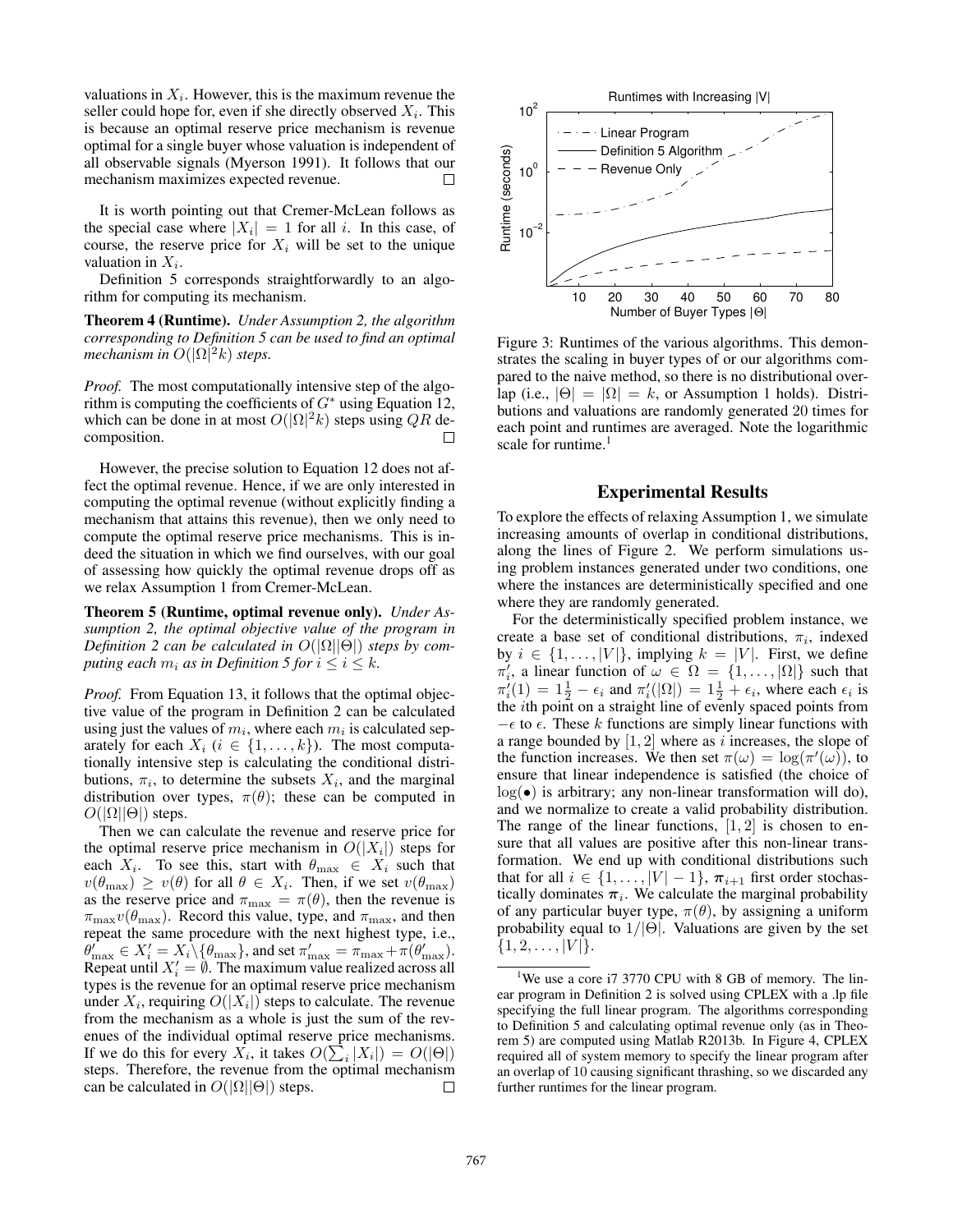

Figure 4: Runtimes of the various algorithms when we hold fixed the number of buyer valuations ( $|V| = 20$ ) and vary the degree of overlap from 0 to complete. Probabilities and valuations are randomly generated 20 times for each point and runtimes are averaged. Note that  $|k| = |V| = 20$ , and  $|\Theta| = |\Omega|$  varies from k (no distributional overlap) to  $k|V|$ (full distributional overlap, or  $|V|$  types in each of k subsets). Note the logarithmic scale for runtime.<sup>1</sup>

This specification of the conditional distributions gives us a natural interpretation of distributional "closeness": specifically, two distributions are close if their value of  $\epsilon_i$  is close. We increase overlap in a way analogous to Figure 2, where the degree of overlap would be two in the figure (two additional marginal distributions on each side of the original distribution).

To demonstrate that our results are not driven by the details of our deterministic specification, we also generate random instances. In these, both the marginal and conditional distributions' probabilities are drawn randomly from the uniform distribution over  $[0, 1]$  and then normalized. The elements of V are drawn uniformly, without replacement, from the set  $\{1, 2, \ldots, 500\}$ .

Figures 3 and 4 demonstrate the improvements in runtime for both calculating the full mechanism using the algorithm corresponding to Definition 5 and just calculating the revenue only as in Theorem 5 relative to solving the linear program from Definition 2. Our improvement in runtime is especially dramatic for increasing distributional overlap: the runtimes for both revenue only and the full mechanism increase very slowly, while the linear program fails due to memory constraints for a relatively small problem size.

In Figure 5, we demonstrate the value of the optimal mechanism as we go from no distributional overlap (Assumption 1 holds), with a relative performance of 1, to full overlap (i.e., each  $X_i$  contains a type corresponding to every valuation). We also report the scaled value of an optimal pure reserve price mechanism on the full set of types for comparison (that is, not a separate reserve price for each  $X_i$ , but just a single reserve price overall). As can be seen in the figure, once a small degree of overlap is introduced, the revenue from the optimal auction rather quickly converges to that of a simple optimal reserve price mechanism.



Figure 5: Revenue comparisons. We have  $|V| = 50$ ,  $|\Omega| =$ 2500, and  $\epsilon = .4$  (for deterministically specified). Probabilities and valuations are generated as described in the text for both the deterministically specified and randomly generated instances (relative performance is effectively identical). We generate random data 20 times for each point and average the relative performance. On the vertical axis, a value of one denotes full surplus extraction, as in Cremer and McLean (1985), and .55 is the value of a pure reserve price mechanism (the average scaled value in the simulations).

## Conclusion

In practice, there are many situations where a buyer's valuation is correlated with an external signal. However, the accuracy required of the seller and buyer's common prior for the Cremer and McLean (1985) mechanism is likely impractical. In addition to increasing our understanding of mechanism design with non-independent buyer valuations in general, our relaxation of the Cremer-McLean assumption allows us to investigate what happens in an environment with more limited accuracy. Figure 5 suggests that as the accuracy goes down, the gains relative to a simple reserve price auction, which does not use the correlation information at all, rapidly disappear. We view our result as further justifying the use in practice of such simple, robust mechanisms.

To be able to run these experiments, we introduced a new algorithmic approach to calculate the optimal mechanism for a single buyer with a valuation that is correlated with an external signal. This algorithm is correct if our Assumption 2 (which is a relaxation of the original Cremer-McLean assumption, Assumption 1) holds. This algorithm is significantly faster than the standard approach of solving the linear program directly, both under the Cremer-McLean assumption (as evidenced by Figure 3) and under Assumption 2 (Figure 4), and the decreased runtime allowed us to explore much larger problem instances than would otherwise have been possible. As such, our work illustrates how automated mechanism design, with the help of algorithmic tools developed for the specific mechanism design problem at hand, allows us to develop new high-level insight into the problem.